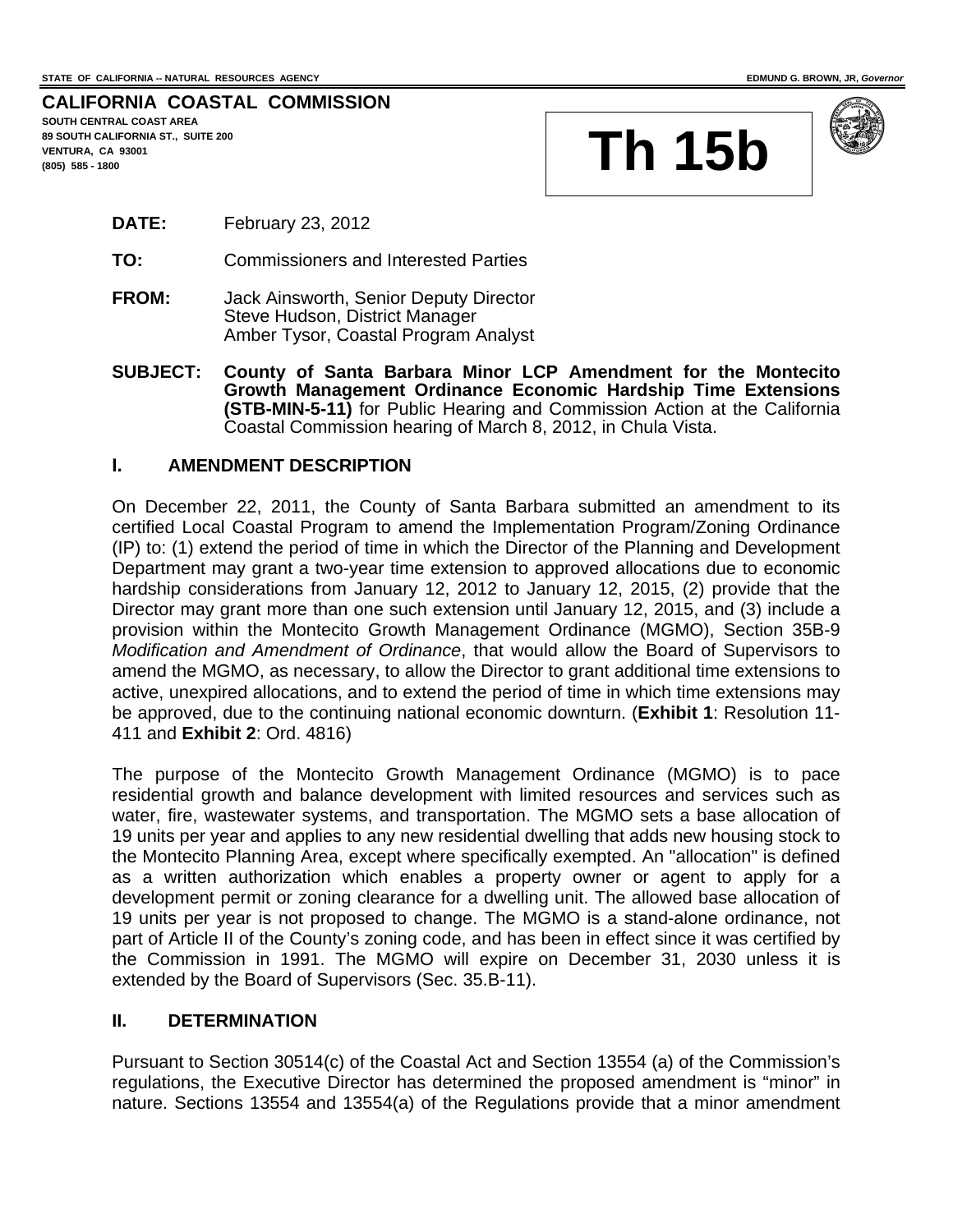includes, but is not limited to, changes which: 1) make the use as designated in implementing actions more specific; 2) do not change the kind, intensity, or density of use; and 3) are consistent with the certified Land Use Plan (LUP).

The County's proposed modifications include minor changes to existing language and procedures contained in the MGMO (Ordinance No. 4763) Chapter 35B of the Santa Barbara County Code, previously certified by the Commission. The proposed amendment will not make any changes to any current land use or zoning designations in the Montecito Planning Area. Further, the County is not changing the kind, intensity, or density of use. The proposed text modifications are based on administrative updates to language to allow economic hardship time extensions. Therefore, the proposed amendment to the standalone ordinance is consistent with the certified LUP, and considered "minor" as defined under Section 13554(a).

# **III. PROCEDURAL REQUIREMENTS**

Pursuant to Section 13551(b) of Title 14 of the California Code of Regulations, a local government's resolution for submittal of a proposed LUP amendment must indicate whether the local coastal program amendment will require formal local government adoption after Commission approval, or is an amendment that will take effect automatically upon the Commission's approval pursuant to Public Resources Code Sections 30512, 30513 and 30519. In this case, the County has submitted the amendment as one that will take effect automatically upon approval by the Commission.

# **IV. PUBLIC NOTICE**

Section 13555 of the Commission's Regulations requires the Executive Director to prepare a report describing the proposed amendment and providing notice of the Executive Director's determination the amendment is of a "minor" nature. Section 13555 also requires the Executive Director to report to the Commission at the next meeting, his or her determination and objections to the determination, if any, that have been received within 10 working days. If one third of the appointed members of the Commission requests, the determination of minor amendment shall not become effective and the amendment shall be processed in accordance with Section 13555(b) of the California Code of Regulations.

Notification of the proposed amendment will be mailed on February 24, 2012. The ten-day objection period will therefore terminate on March 5, 2012. The Commission will be notified at the March 8, 2012 meeting of any objections.

Also, Section 30503 of the Coastal Act requires that maximum opportunities for public input be provided in preparation, approval, certification and amendment of any LCP. The County held public hearings on the proposed ordinance changes on October 26, 2011, November 2, 2011, and December 6, 2011. The hearings were noticed to the public consistent with Section 13515 of Title 14 of the California Code of Regulations and the County provided evidence of the measures taken to provide notice of their hearings, consistent with Section 13552 of Title 14 of the California Code of Regulations. Notice of the subject amendment has been distributed to all known interested parties.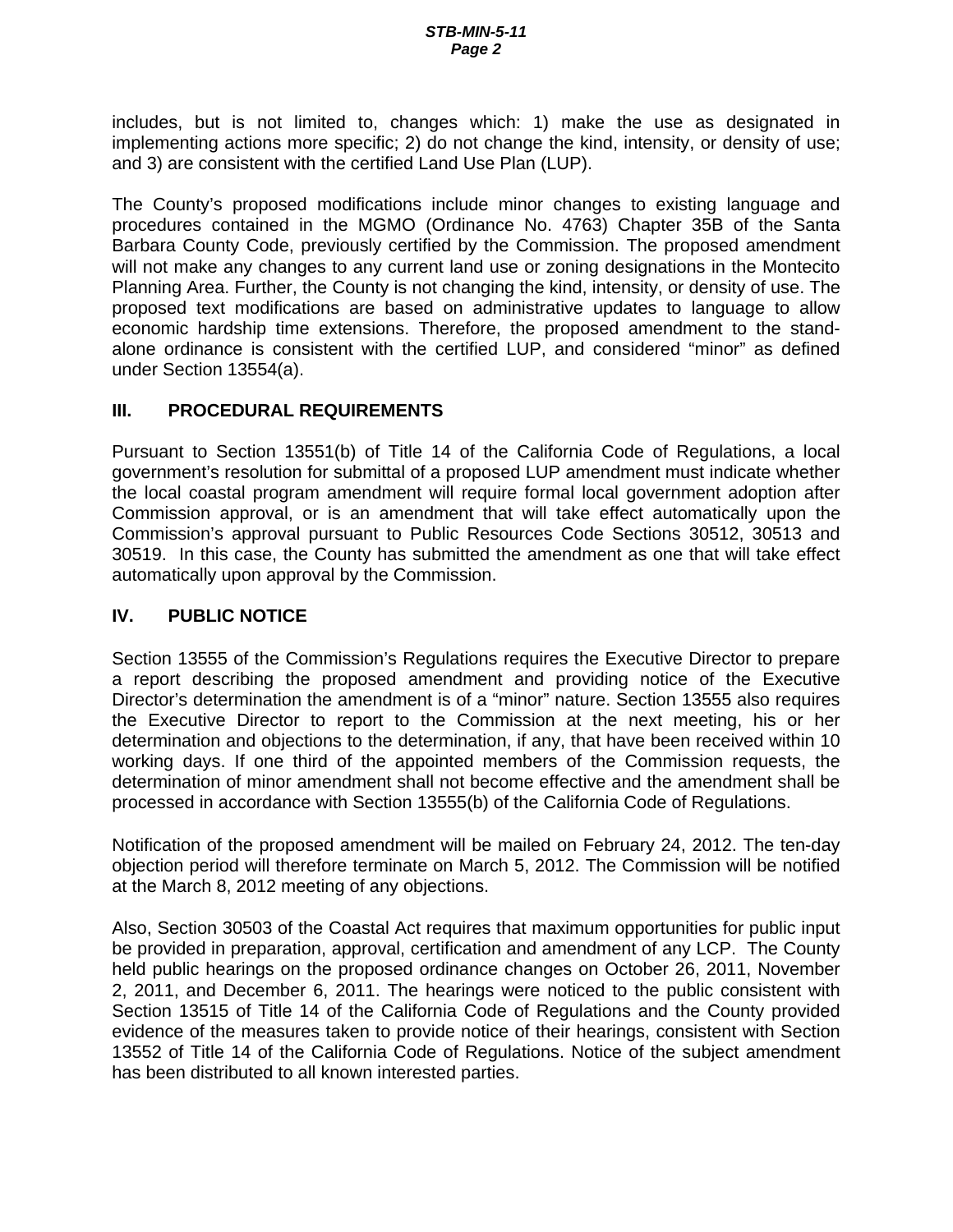# RESOLUTION OF THE BOARD OF SUPERVISORS COUNTY OF SANTA BARBARA, STATE OF CALIFORNIA

IN THE MATTER OF SUBMITTING TO THE CALIFORNIA COASTAL COMMISSION AN AMENDMENT TO THE TEXT OF THE SANTA BARBARA COUNTY LOCAL COASTAL PROGRAM REGARDING TIME EXTENSIONS DUE TO HARDSHIP CONSIDERATIONS ISSUED). IN COMPLIANCE WITH CHAPTER 35B OF THE SANTA BARBARA COUNTY CODE, THE MONTECITO GROWTH MANAGEMENT ORDINANCE.

## RESOLUTION NO: 11 - 411 CASE NO: 11ORD-00000-00028

# WITH REFERENCE TO THE FOLLOWING:

- On January 7, 1980, by Resolution No. 80-12, the Board of Supervisors of the County of Santa A. Barbara adopted the Santa Barbara County Coastal Land Use Plan; and
- On March 12, 1991, by Ordinance 3916, the Board of Supervisors of the County of Santa **B.** Barbara adopted the Montecito Growth Management Ordinance as Chapter 35B of the Santa Barbara County Code; and
- On October 5, 2010, by Ordinance 4763, the Board of Supervisors of the County of Santa  $C_{\cdot}$ Barbara amended the Montecito Growth Management Ordinance, Chapter 35B of the Santa Barbara County Code; and
- On November 18, 2010, the California Coastal Commission acted to certify Ordinance 4763 as  $D<sub>1</sub>$ an amendment to the Santa Barbara County Local Coastal Program; and
- On December 6, 2011, the Board of Supervisors, having deemed it to be in the interest of orderly E. development of the County and important to the preservation of the health, safety, and general welfare of the residents of said County, amended the Local Coastal Program by adopting:

Case No. 11ORD-00000-00028: Economic Hardship Time Extensions Ordinance Amendment, attached as Exhibit A:

An Ordinance (Case No. 11ORD-00000-00028), attached as Exhibit A, amending Chapter 35B of the Santa Barbara County Code, the Montecito Growth Management Ordinance, by amending Section 35B-6, Procedures for Allocation, and Section 35B-9, Modification and Amendment of Ordinance, to (1) extend the period of time in which the Director may grant a two year time extension to approved allocations due to economic hardship considerations from January 12, 2012 to January 12, 2015, (2) provide that more than one such extension may be granted by the Director, and (3) including the need to allow the granting of time extensions by the Director of the Planning and Development Department as a reason for amending Chapter 35B.

Public officials and agencies, civic organizations, and citizens have been consulted with and have F. advised the Montecito Planning Commission on the proposed amendment in a duly noticed public hearing pursuant to Sections 65353 and 65854 of the Government Code, and the Montecito Planning Commission has sent their written recommendation to the Board of Supervisors in compliance with pursuant to Sections 65354 and 65855 of the Government Code.

|                                                                                                                                                                                     | <b>EXHIBIT 1</b>                |
|-------------------------------------------------------------------------------------------------------------------------------------------------------------------------------------|---------------------------------|
| . G:\GROUP\PERMITTING\Case Files\ORD\2000s\11 cases\11ORD-00000-00024, -00025, -00026, -00027 & -00028 Hardship Time Extension<br>13-2011 BOS Agenda Letter MGMO CCC Resolution.doc | <b>STB-MIN-5-11</b>             |
| Board Letter 2006.dol v 1106c                                                                                                                                                       | $^\mathrm{+}$ County Resolution |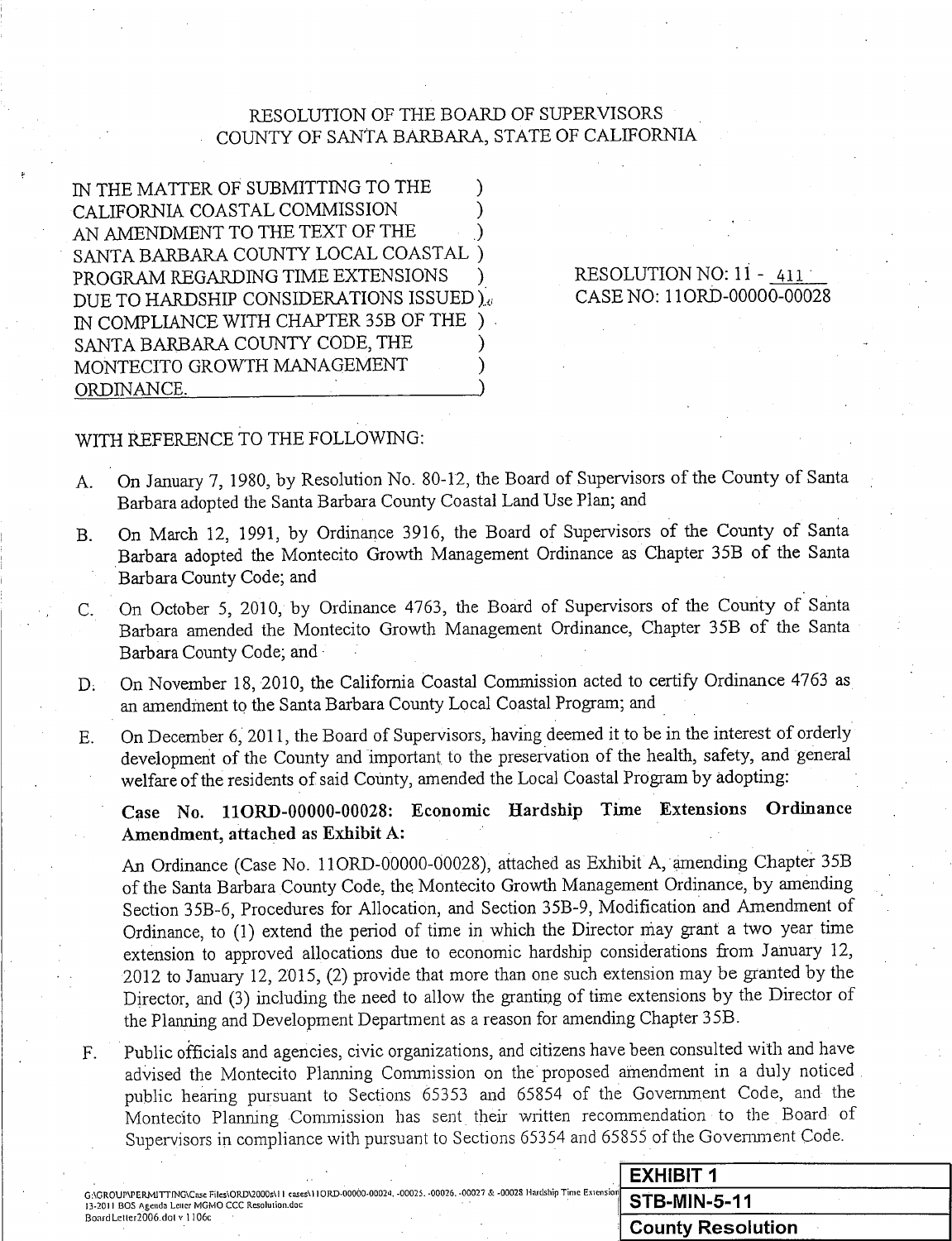The Board of Supervisors has held duly noticed public hearings in compliance with Section G. 65355 and 65856 of the Government Code on the proposed amendment, at which hearing the amendment was explained and comments invited from the persons in attendance.

 $A - 20$ 

- This amendment to the Local Coastal Program is consistent with the provisions of the Coastal Η. Act of 1976, the Santa Barbara County Coastal Land Use Plan, and the requirements of state planning and zoning laws as amended to this date.
- The Board of Supervisors now wishes to submit this amendment to the California Coastal  $\mathbf{L}$ Commission for certification as a minor amendment to the Santa Barbara County Local Coastal Program in compliance with Public Resources Code Section 30514(c) and Title 14 of the California Code of Regulations Section 13554.
- The Board of Supervisors further wishes to submit this amendment as an amendment that will  $J_{-}$ take effect automatically upon the California Coastal Commission's approval in compliance with Title 14 of the California Code of Regulations Section 13551(b)(1).

## NOW. THEREFORE, IT IS HEREBY RESOLVED as follows:

- The above recitations are true and correct.  $1<sub>1</sub>$
- In compliance with Sections 65356 and 65857 of the Government Code and Section 30514 of the  $2.$ Public Resources Code, the above described changes have been previously adopted as an amendment to the Santa Barbara County Local Coastal Program.
- The Board of Supervisors certifies that this amendment is intended to be carried out in a manner 3. fully in conformity with the California Coastal Act of 1976.
- The Board submits this Local Coastal Program amendment to the California Coastal Commission 4. for review and certification as a minor amendment in compliance with Public Resources Code Section 30514(c) and Title 14 of the California Code of Regulations Section 13554, and requests that this amendment that will take effect automatically upon the California Coastal Commission's approval in compliance with Title 14 of the California Code of Regulations Section 13551(b)(1).
- The Chair and the Clerk of this Board are hereby authorized and directed to sign and certify all 5. maps, documents and other materials in accordance with this resolution to reflect the above described action by the Board of Supervisors.

PASSED, APPROVED, AND ADOPTED by the Board of Supervisors of the County of Santa Barbara, State of California, this 13<sup>th</sup> day of December, 2011, by the following vote:

AYES: Supervisor Carbajal, Supervisor Wolf, Supervisor Farr, Supervisor Gray Supervisor Lavagnino

NOES: None

ABSTAIN: None

ABSENT: None

Teach JONI GRAY, CHAIR

Board of Supervisors, County of Santa Barbara

G:\GROUP\PERMITTING\Case Files\ORD\2000s\11 eases\11ORD-00000-00024, -00025, -00026, -00027 & -00028 Hardship Time Extension Extension\BOS\CLUDC-MLUDC-C2O-MGMO\CCC\12-13-2011 BOS Agenda Letter MGMO CCC Resolution.doc BoardLetter2006.dot v 1106c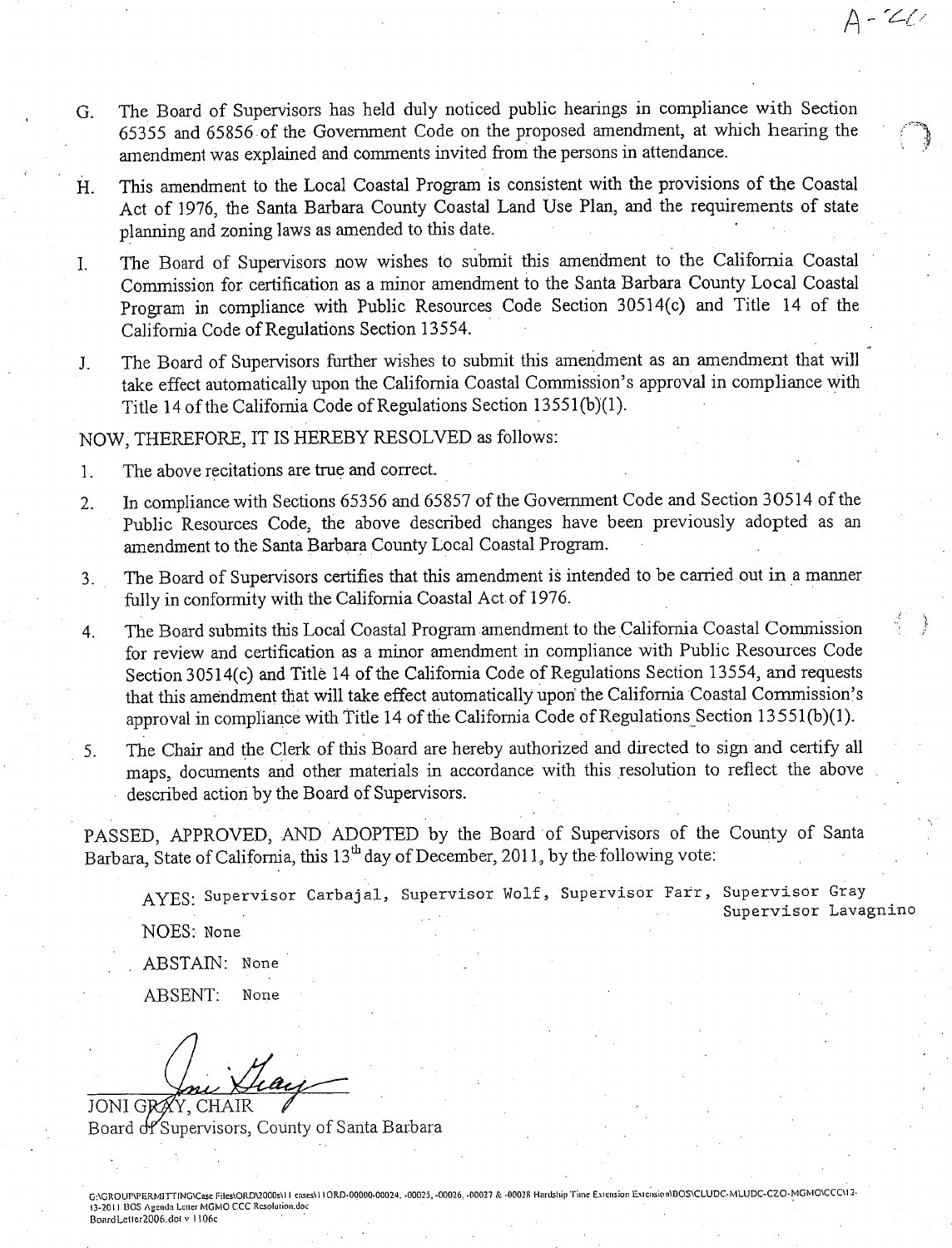ATTEST:

CHANDRA L. WALLAR Clerk of the Board of Supervisors

By: Deputy Clerk

APPROVED AS TO FORM:

DENNIS A. MARSHALL County Counsel

By: Will C. 911

EXHIBIT:

Montecito Growth Management Ordinance Amendment (Case No. 11 ORD-00000-00028)  $A$ .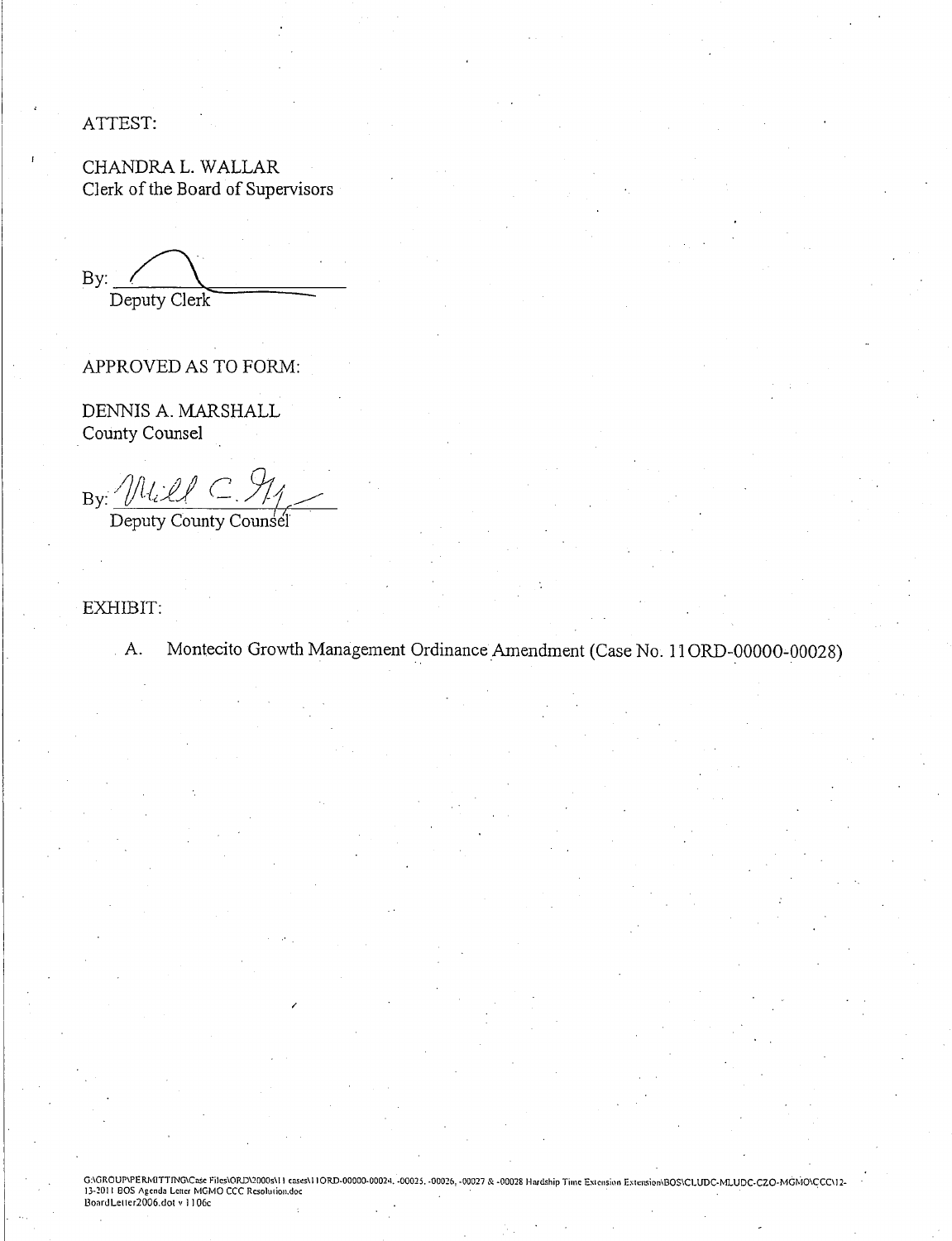## ATTACHMENT L: 11ORD-00000-00028 MGMO ORDINANCE

### **ORDINANCE NO.** 4816

AN ORDINANCE AMENDING CHAPTER 35B, THE MONTECITO GROWTH MANAGEMENT ORDINANCE, OF CHAPTER 35, ZONING, OF THE COUNTY CODE, BY AMENDING SUBSECTION 6.9 OF SECTION 35B-6, PROCEDURES FOR ALLOCATION, REGARDING THE PROVISION OF AN ADDITIONAL TWO-YEAR TIME EXTENSION FOR **ACTIVE** UNEXPIRED ALLOCATIONS FOR NEW DWELL INGS.

### Case No. 11ORD-00000-00028

The Board of Supervisors of the County of Santa Barbara, State of California, ordains as follows:

### SECTION<sub>1:</sub>

SECTION 35B-6, Procedures For Allocation, of Chapter 35B, the Montecito Growth Management Ordinance, of Chapter 35B of the Santa Barbara County Code, is amended to amend Subsection 6.9.1 of Subsection 6.9 to read as follows:

- $6.9.1$ In addition to the 90 day time extension provided in Subsection 6.9, above, the Director for good cause may extend the expiration of an active, unexpired allocation for additional 24 month periods in compliance with the following:
	- The Director has determined that a time extension is necessary due to an economic a. hardship resulting from the continuing national economic downtum.
	- The application for the time extension is filed with the Department in compliance with the b. following:
		- The application shall be filed prior to the expiration of the allocation that is the  $(1)$ subject of the time extension request; however, an application may only be filed within the six month period immediately preceding the date that the allocation would otherwise expire.

This Subsection 6.9.1 shall expire, and be of no further force or effect, on January 12, 2015, unless extended by ordinance.

### **SECTION 2:**

SECTION 35B-9, Modification and Amendment of Ordinance, of Chapter 35B, the Montecito Growth Management Ordinance, of Chapter 35B of the Santa Barbara County Code, is amended to amend Subsection 9.7 to read as follows:

The need to allow the Director of the Planning and Development Department to grant 9.10 additional time extensions to active, unexpired allocations, and to extend the period of time in which these time extensions may be approved, due to the continuing national economic downturn.

#### SECTION 3:

Except as amended by this Ordinance, Section 35B-6, Procedures For Allocation, of Chapter 35B, the Montecito Growth Management Ordinance, of the Santa Barbara County Code, shall remain unchanged and shall continue in full force and effect.

| <b>EXHIBIT 2</b>    |  |
|---------------------|--|
| <b>STB-MIN-5-11</b> |  |
| County Ordinance    |  |